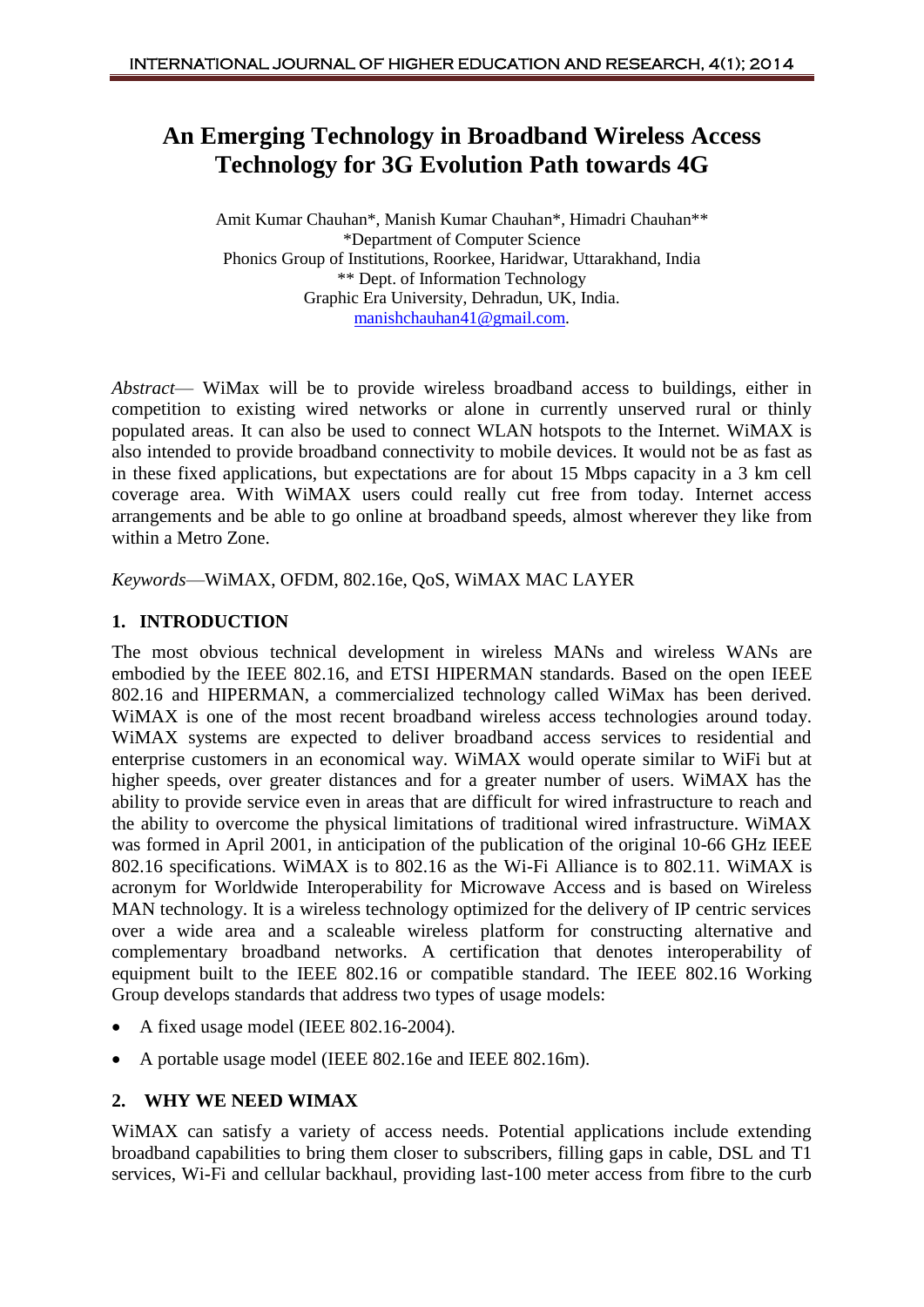and giving service providers another cost-effective option for supporting broadband services. WiMAX can support very high bandwidth solutions where large spectrum deployments (i.e. >10 MHz) are desired using existing infrastructure keeping costs down while delivering the bandwidth needed to support a full range of high-value, multimedia services. It can help service providers meet many of the challenges they face due to increasing customer demands without discarding their existing infrastructure investments because it has the ability to seamlessly interoperate across various network types. WiMAX can provide wide area coverage and quality of service capabilities for applications ranging from real-time delaysensitive voice-over-IP (VoIP) to real-time streaming video and non-real-time downloads, ensuring that subscribers obtain the performance they expect for all types of communications. In an IP-based wireless broadband technology, WiMAX can be integrated into both widearea third-generation (3G) mobile and wireless and wireline networks, allowing it to become part of a seamless anytime, anywhere broadband access solution. Ultimately, WiMAX is intended to serve as the next step in the evolution of 3G mobile phones, via a potential combination of WiMAX and CDMA standards called 4G.

### **3. WiMAX NETWORK ARCHITECTURE**

This describes the network architecture of the WiMAX system, which consists of the MS/SS, ASN, and CSN. MS or SS are used by the users to connect the VPN or Internet by using air interface. All the MS or SS connects to the BS(Base Station) and BS further connects to the

ASN-Gty.



**Figure 1.** WiMAX Network Architecture

The following part describes the components of the WiMAX network.

# **3.1 MS / SS (Mobile Station/ Subscriber station)**

The MS/SS is the subscriber device that communicates with the BS. A subscriber device may be a fixed terminal, mobile terminal, or USB terminal.

# **3.2 ASN (Access Service Network)**

The ASN consists of the BS and the ASN-GW. The ASN can be connected to the CSNs of multiple NSPs. The ASN manages the IEEE 802.16e air interface to provide WiMAX subscribers with wireless access. The ASN performs the following functions: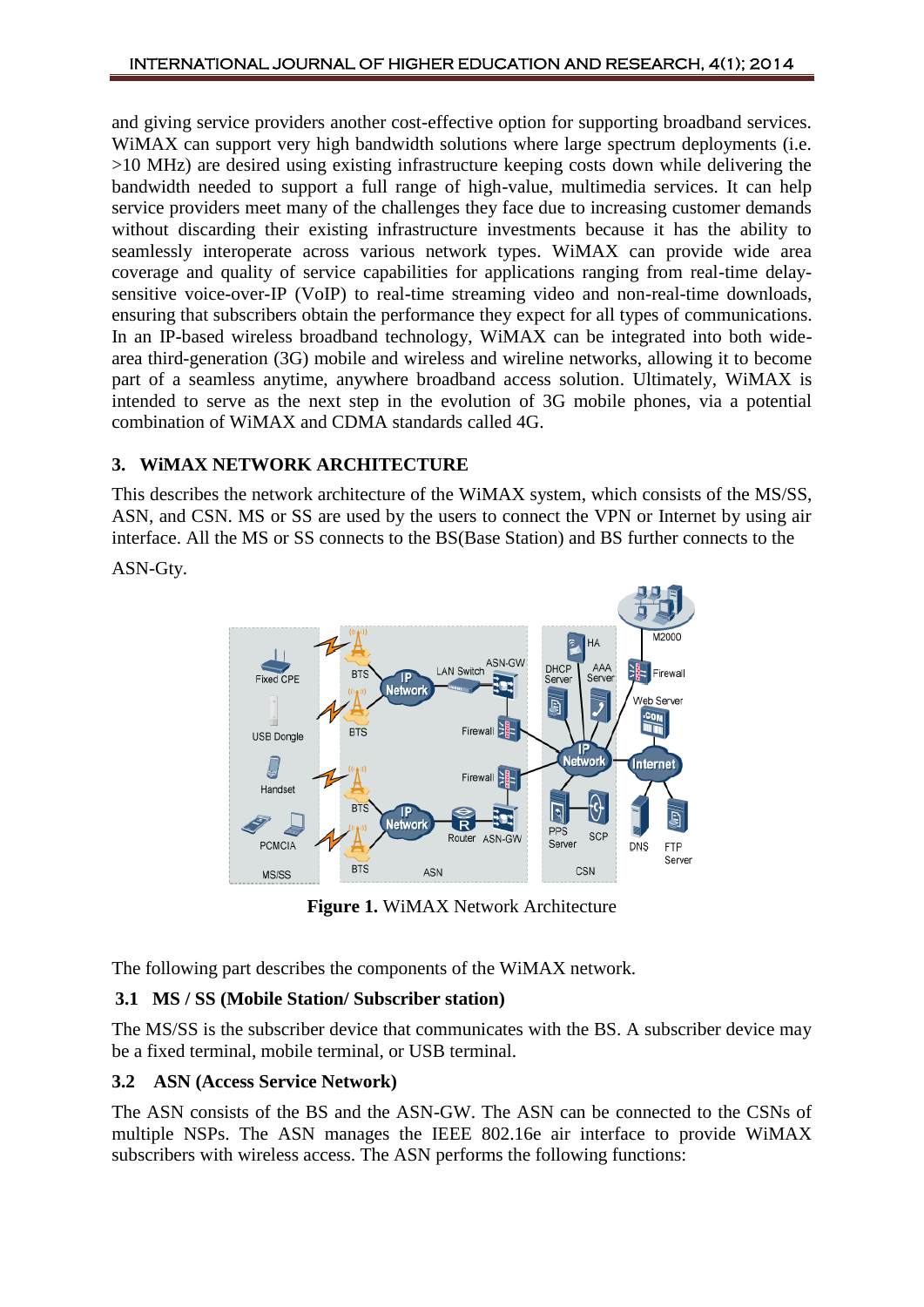- Establishing layer-2 connections between the BS and MS
- Sending AAA messages to the home NSP of the MS
- Assisting the upper level of the system to establish layer-connections with the MS and allocating IP addresses.
- Establishing and managing the tunnels between the ASN and the CSN.
- Implementing mobility management and handovers.
- Implementing paging and location management within the ASN.
- Implementing radio resource management (RRM).
- Storing the information of temporary subscribers.

The ASN has the following NEs:

- **3.2.1 BS:** The BS receives and transmits radio signals and thus enables the communication between the WiMAX network and the MS.
- **3.2.2 ASN-GW:** The ASN-GW is a logical NE that performs control functions. The ASN-GW communicates with its own NEs, such as the BS, and with the NEs within the CSN or other ASNs. The ASN-GW also performs data routing and bridging on the bearer plane.

#### **3.3 CSN (Core or connectivity Service Network)**

The CSN includes the router and AAA server. You can construct a new CSN or use the existing equipment for implementing CSN functions. The CSN provides WiMAX subscribers with IP connections and its functions are as follows:

- Assigning IP addresses and session parameters for the MS
- Providing Internet access
- Establishing layer-3 connections and forwarding messages, such as IP assignment messages, for the MS
- Sending RADIUS messages to the home NSP of the MS and performing authentication, authorization, and accounting for subscriber sessions
- Implementing the functions of the AAA server
- Implementing accounting and settlement
- Implementing QoS management and admission control based on the system parameters of the MS
- Implementing mobility management between ASNs
- Establishing and managing the tunnels between the ASN and the CSN
- Providing WiMAX services, such as location-based services and multicast services
- The CSN has the following NEs:
- The Authentication, authorization and accounting (AAA) server is a remote verification server for authentication, authorization, accounting, and data value-added services. The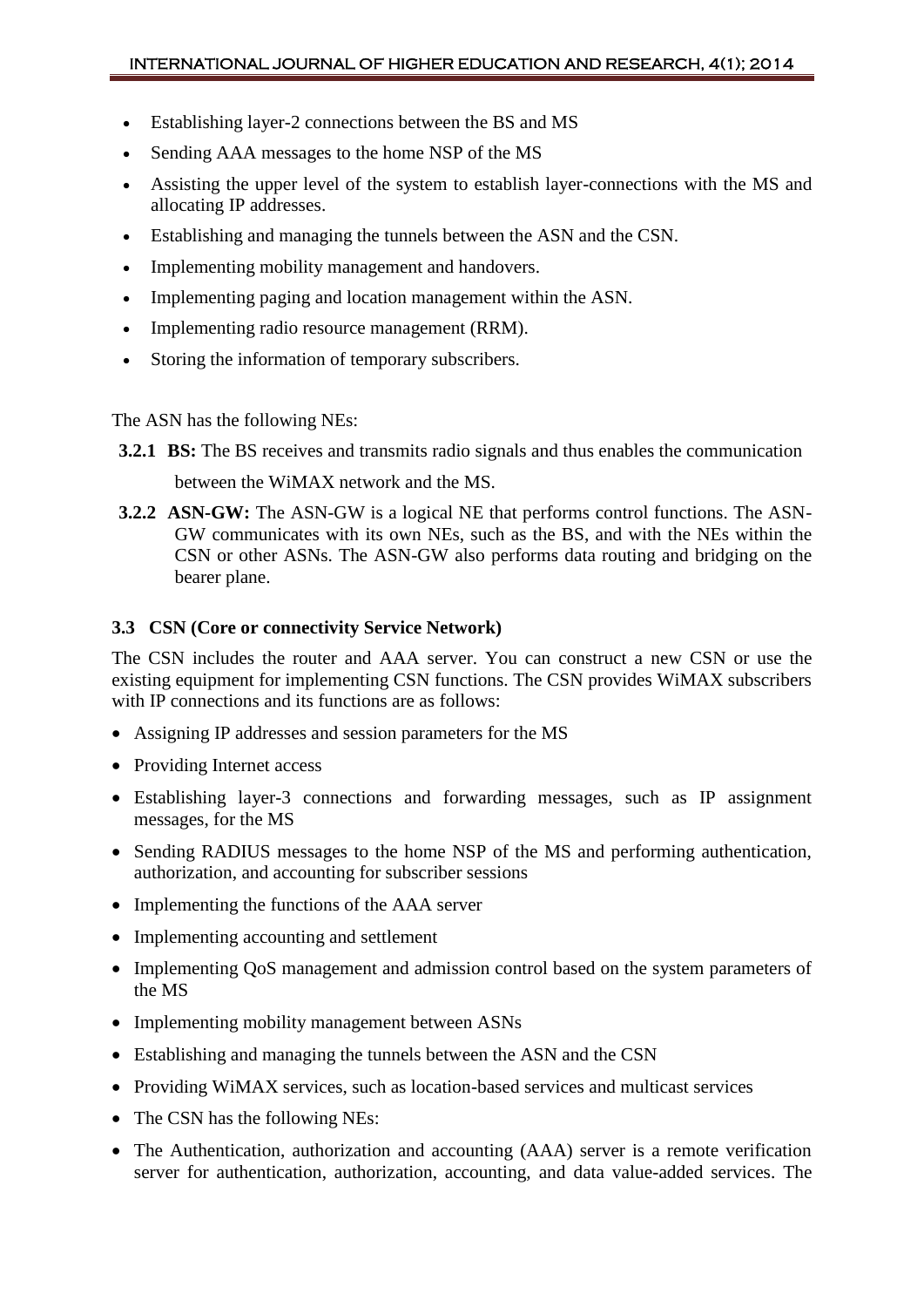AAA also provides robust agent functions and flexible operations and supports various databases.

**3.3.1 PPS**: The prepaid service (PPS) is the service that allows subscribers to pay for the service before using it. The PPS data service is measured by time or data flow. The service traces the status of the service usage, either by time or by data flow, and then deducts the charging fees from the current account of the subscriber in real time.

**3.3.2 SCP:** The service control point (SCP) is the core component of the intelligent network. The SCP stores the subscriber data and service logics. On receipt of query requests from the SSP, the SCP searches the database and decodes messages as required. Based on the call events reported by the SSP, the SCP sets up relevant service logics and sends call control commands to the corresponding SSP, thus enabling intelligent calls.

**3.3.3 HA**: The home agent (HA) maintains the current location information when the MS leaves the home link. The HA encapsulates the packets destined for the MS and then forwards the packets in tunnel mode. In addition, the HA assigns home IP addresses for mobile IP subscribers.



**Figure 2.** 3G to 4G Road Map

### **4. WiMAX PHYSICAL LAYER**

The WiMAX physical layer is based on orthogonal frequency division multiplexing. OFDM is the transmission scheme of choice to enable high-speed data, video, and multimedia communications and is used by a variety of commercial broadband systems, including DSL, Wi-Fi, Digital Video Broadcast-Handheld (DVB-H), and MediaFLO, besides WiMAX. OFDM is an elegant and efficient scheme for high data rate transmission in a non-line-ofsight or multipath radio environment.

### **4.1 Adaptive Modulation and Coding in WiMAX**

WiMAX supports a variety of modulation and coding schemes and allows for the scheme to change on a burst-by-burst basis per link, depending on channel conditions. Using the channel quality feedback indicator, the mobile can provide the base station with feedback on the downlink channel quality. For the uplink, the base station can estimate the channel quality, based on the received signal quality.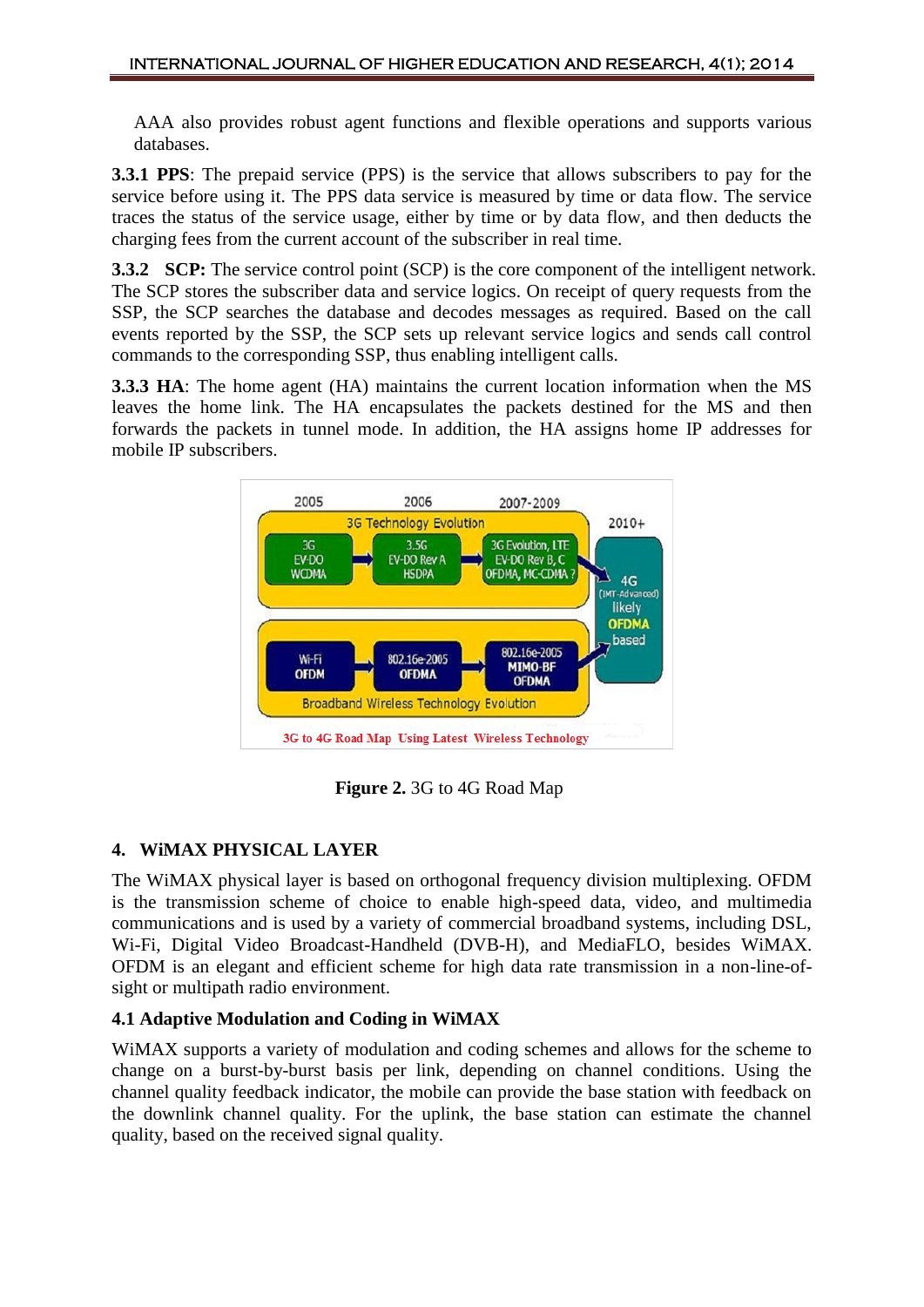| Techniques/<br><b>Frequencies</b> | <b>Downlink</b>                                                                                                                                                                                                                                                      | <b>Uplink</b>                                                                                                                                                                                                              |
|-----------------------------------|----------------------------------------------------------------------------------------------------------------------------------------------------------------------------------------------------------------------------------------------------------------------|----------------------------------------------------------------------------------------------------------------------------------------------------------------------------------------------------------------------------|
| <b>Modulation</b>                 | BPSK, QPSK, 16<br>$QAM$ , 64 $QAM$ ;<br>BPSK optional for<br><b>OFDMA-PHY</b>                                                                                                                                                                                        | BPSK, QPSK, 16 QAM; 64<br>QAM optional                                                                                                                                                                                     |
| Coding                            | <b>Mandatory:</b><br>convolutional codes<br>at rate $1/2$ , $2/3$ , $3/4$ ,<br>5/6<br><b>Optional:</b><br>convolutional turbo<br>codes at rate $1/2$ , $2/3$ ,<br>$3/4$ , $5/6$ ; repetition<br>codes at rate $1/2$ , $1/3$ ,<br>1/6, LDPC, RS-Codes<br>for OFDM-PHY | <b>Mandatory:</b> convolutional<br>codes at rate $1/2$ , $2/3$ , $3/4$ , $5/6$<br><b>Optional:</b> convolutional<br>turbo codes at rate $1/2$ , $2/3$ ,<br>$3/4$ , $5/6$ ; repetition codes at<br>rate 1/2, 1/3, 1/6, LDPC |

**Table 1.** A list of the various modulation and coding schemes supported by WiMAX.

### **4.2 PHY-Layer Data Rates**

Because the physical layer of WiMAX is quite flexible, data rate performance varies based on the operating parameters. Parameters that have a significant impact on the physical-layer data rate are channel bandwidth and the modulation and coding scheme used. Other parameters, such as number of sub channels, OFDM guard time, and oversampling rate, also have an impact.

#### **5. WiMAX - OFDM Basics**

OFDM belongs to a family of transmission schemes called multicarrier modulation, which is based on the idea of dividing a given high-bit-rate data stream into several parallel lower bitrate streams and modulating each stream on separate carriers often called subcarriers, or tones. Multicarrier modulation schemes eliminate or minimize inter symbol interference (ISI) by making the symbol time large enough so that the channel-induced delays. Delay spread being a good measure of this in wireless channels, are an insignificant (typically,  $\langle 10 \rangle$ ) percent) fraction of the symbol duration. Therefore, in high-data-rate systems in which the symbol duration is small, being inversely proportional to the data rate, splitting the data stream into many parallel streams increases the symbol duration of each stream such that the delay spread is only a small fraction of the symbol duration. **OFDM** is a spectrally efficient version of multicarrier modulation, where the subcarriers are selected such that they are all orthogonal to one another over the symbol duration, thereby avoiding the need to have no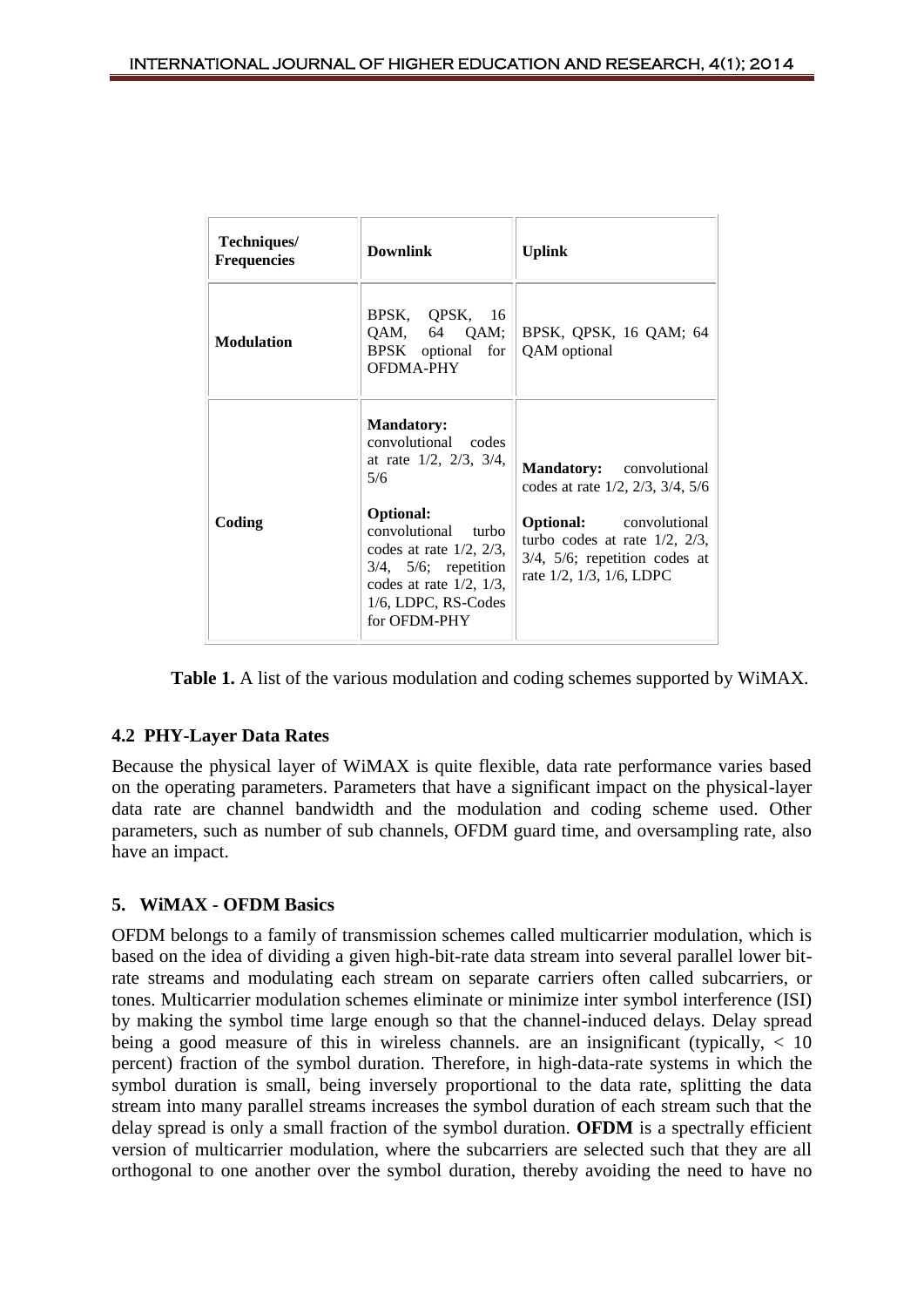overlapping subcarrier channels to eliminate intercarrier interference. In order to completely eliminate ISI, guard intervals are used between OFDM symbols. By making the guard interval larger than the expected multipath delay spread, ISI can be completely eliminated. Adding a guard interval, however, implies power wastage and a decrease in bandwidth efficiency.

### **6. WiMAX - MAC Layer**

The IEEE 802.16 MAC was designed for point-to-multipoint broadband wireless access applications. The primary task of the WiMAX MAC layer is to provide an interface between the higher transport layers and the physical layer. The MAC layer takes packets from the upper layer. These packets are called MAC service data units (MSDUs).and organizes them into MAC protocol data units (MPDUs) for transmission over the air. For received transmissions, the MAC layer does the reverse. The IEEE 802.16-2004 and IEEE 802.16e-2005 MAC design includes a convergence sub layer that can interface with a variety of higher-layer protocols, such as ATM TDM Voice, Ethernet, IP, and any unknown future protocol. The 802.16 MAC is designed for point-to-multipoint (PMP) applications and is based on collision sense multiple access with collision avoidance (CSMA/CA). The MAC incorporates several features suitable for a broad range of applications at different mobility rates, such as the following:

- Privacy key management (PKM) for MAC layer security. PKM version 2 incorporates support for extensible authentication protocol (EAP).
- Broadcast and multicast support.
- Manageability primitives.
- High-speed handover and mobility management primitives.
- Three power management levels, normal operation, sleep and idle.
- Header suppression, packing and fragmentation for efficient use of spectrum.
- Five service classes, unsolicited grant service (UGS), real-time polling service (rtPS), non-real-time polling service (nrtPS), best effort (BE) and Extended real-time variable rate (ERT-VR) service.

These features combined with the inherent benefits of scalable OFDMA make 802.16 suitable for high-speed data and bursty or isochronous IP multimedia applications. Support for QoS is a fundamental part of the WiMAX MAC-layer design. WiMAX borrows some of the basic ideas behind its QoS design from the DOCSIS cable modem standard. Strong QoS control is achieved by using a connection-oriented MAC architecture, where all downlink and uplink connections are controlled by the serving BS. WiMAX also defines a concept of a service flow. A service flow is a unidirectional flow of packets with a particular set of QoS parameters and is identified by a *service flow identifier* (SFID).

### **7. WiMAX MOBILITY SUPPORT**

WiMAX envisions four mobility-related usage development:

**7.1 Nomadic:** The user is allowed to take a fixed subscriber station and reconnect from a different point of attachment.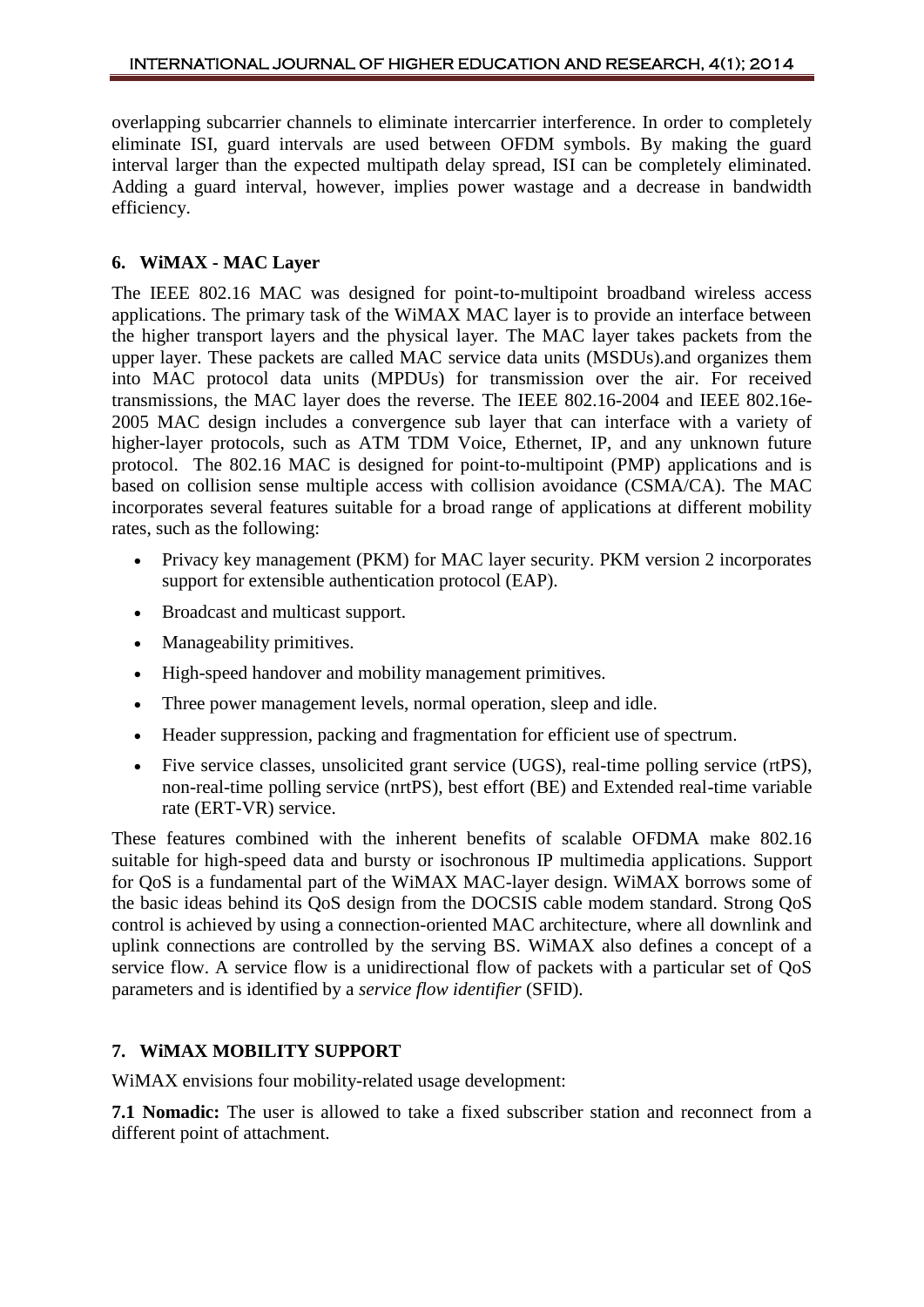**7.2 Portable:** Nomadic access is provided to a portable device, such as a PC card, with expectation of a best-effort handover.

**7.3 Simple Mobility:** The subscriber may move at speeds up to 60 kmph with brief interruptions (less than 1 sec) during handoff.

**7.4 Full Mobility:** Up to 120 kmph mobility and seamless handoff (less than 50 ms latency and < 1% packet loss) is supported.

It is likely that WiMAX networks will initially be deployed for fixed and nomadic applications and then evolve to support portability to full mobility over time. The IEEE 802.16e-2005 standard defines a framework for supporting mobility management. In particular, the standard defines signaling mechanisms for tracking subscriber stations as they move from the coverage range of one base station to another when active or as they move from one paging group to another when idle. The standard also has protocols to enable a seamless handover of ongoing connections from one base station to another. The standard also has protocols to enable a seamless handover of ongoing connections from one base station to another. The WiMAX Forum has used the framework defined in IEEE 802.16e-2005 to further develop mobility management within an end-to-end network architecture framework. The architecture also supports IP-layer mobility using mobile IP.

### **8. WiMAX SECURITY FUNCTIONS**

WiMAX systems were designed at the outset with robust security in mind. The standard includes state-of-the-art methods for ensuring user data privacy and preventing unauthorized access, with additional protocol optimization for mobility. Security is handled by a privacy sub layer within the WiMAX MAC. The key aspects of WiMAX security are as follow:

### **8.1 Support for Privacy**

User data is encrypted using cryptographic schemes of proven robustness to provide privacy. Both AES (Advanced Encryption Standard) and 3DES (Triple Data Encryption Standard) are supported. The 128-bit or 256-bit key used for deriving the cipher is generated during the authentication phase and is periodically refreshed for additional protection.

### **8.2 Device / User Authentication**

WiMAX provides a flexible means for authenticating subscriber stations and users to prevent unauthorized use. The authentication framework is based on the Internet Engineering Task Force (IETF) EAP, which supports a variety of credentials, such as username/password, digital certificates, and smart cards. WiMAX terminal devices come with built-in X.509 digital certificates that contain their public key and MAC address. WiMAX operators can use the certificates for device authentication and use a username/ password or smart card authentication on top of it for user authentication.

#### **8.3 Flexible key- Management Protocol**

The Privacy and Key Management Protocol Version 2 (PKMv2) is used for securely transferring keying material from the base station to the mobile station, periodically reauthorizing and refreshing the keys.

#### **8.4 Protection of Control Messages**

The integrity of over-the-air control messages is protected by using message digest schemes, such as AES-based CMAC or MD5-based HMAC.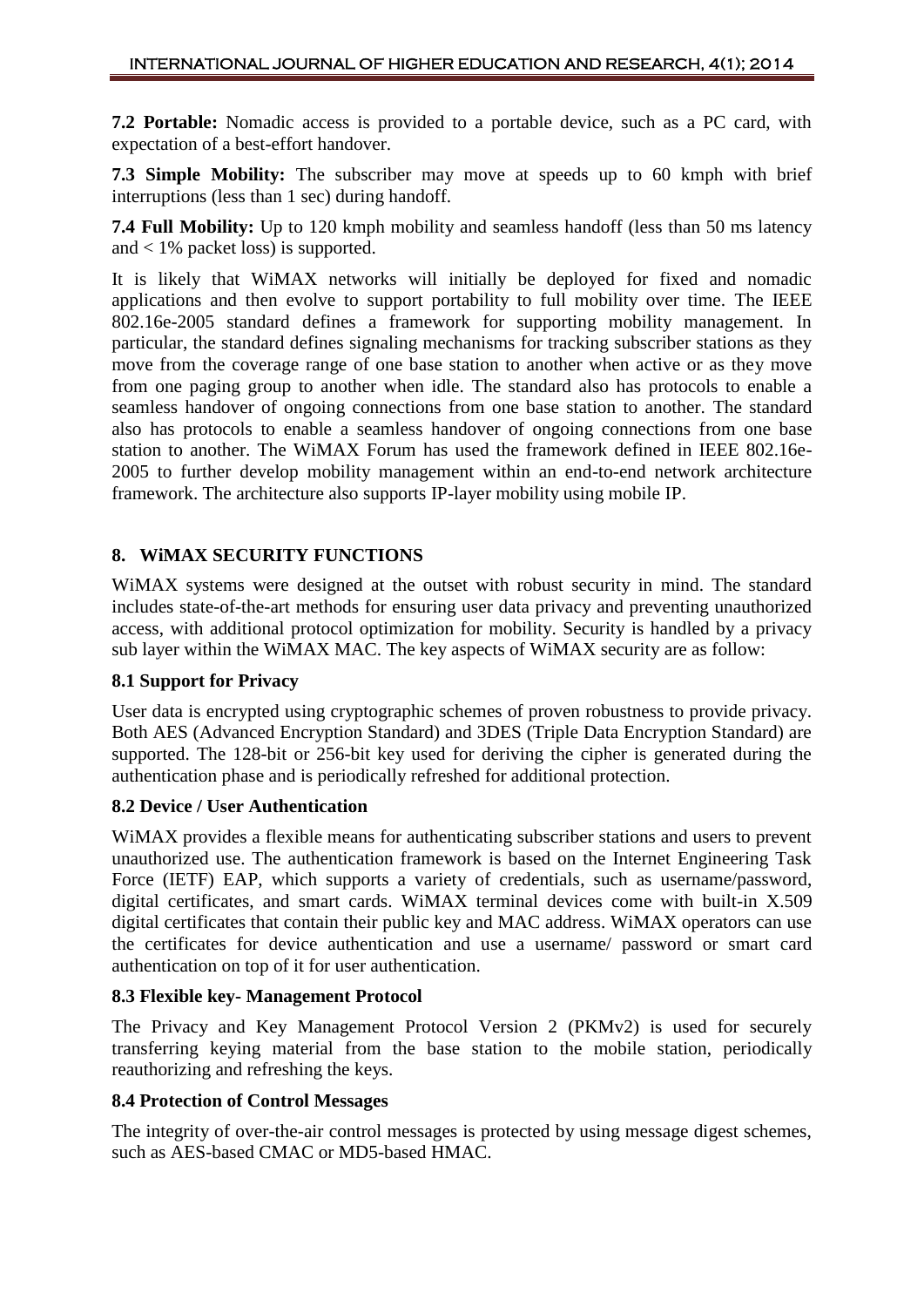#### **8.5 Support for Fast Handover**

To support fast handovers, WiMAX allows the MS to use preauthentication with a particular target BS to smooth the progress of accelerated reentry.

A three-way handshake scheme is supported to optimize the reauthentication mechanisms for supporting fast handovers, while simultaneously preventing any man-in-the-middle attacks.

#### **9. CONCLUSION**

This paper described the emerging to the latest 4G technology with the help of the WiMAX. We identify and analyze that there is more broadband access choices, especially in areas where there are gaps: worldwide urban centers where building access is difficult; in suburban areas where the subscriber is too far from the central office; and in rural and low population density areas where infrastructure is poor. Although based on a simple idea, the new method can provide mobile user privacy protection and enhance the security of mobile WiMAX. The latest upcoming IEEE for Project 802.16n for Higher Reliability Networks and Project 802.16p for Enhancements to Support Machine-to-Machine Applications discuss later.

#### **10. REFERENCES**

IEEE Standard for Local and metropolitan area networks Part 16: Air Interface for Fixed Broadband Wireless Access Systems, IEEE Std 802.16-2004, http://www.ieee802.org/16/, 2004.

M. Barbeau, "WiMax/802.16 threat analysis," ACM International Workshop on Quality of Service & Security in Wireless and Mobile Networks, 2005, pp. 8–15.

IEEE Std 802.16e-2005, http://ieee802.org/16/published.html, 2005.

Jukka Ylitalo, Tony Jokikyyny, Tero Kauppinen, Antti J. Touminen, Jaako Laine. "Dynamic Network Interface Selection in Multihomed Mobile Hosts" IEEE 2002.

Whitfield Diffie and Martin E. Hellman: New Directions in Cryptography, Invented Paper.

Shinsaku Kiyomoto, Jun Kurihara, Toshiaki Tanaka, Andreas Deininger :Security Vulnerabilities and Solutions in Mobile WiMAX, KDDI R&D Laboratories, 2-1-15, Ohara, Fujiminoshi, Saitama 356-8502, Japan.

Sanida Omerovic, "WiMAX overview", Faculty of Electrical Engineering, University of Ljubljana, Slovania.

D. Johnston and J. Walker, "Overview of IEEE 802.16 Security", IEEE Security and Privacy Magazine, vol. 2, no. 3, pp. 40-48, May-June 2004.

E. Kaasenbrood, "WiMAX Security - A Formal and Informal Analysis," Master's thesis, Eindhoven University of Technology, Department of Mathematics and Computer Science, Groningen, Netherlands, August 2006.

S. Xu and C. T. Huang, "Attacks on PKM protocols of IEEE 802.16 and its later versions," In Proceedings of 3rd International Symposium on Wireless Communication Systems (ISWCS 2006), Valencia, Spain, September 2006.

White Paper "Mobile WiMax Security" by Airspan Networks Inc. 2007.

Jamshed Hasan "Security Issues of IEEE 802.16 (WiMax)",2006 Society of London, vol. 426, pp. 233-271, 1989.

Rajesh Srivastava, Deepak Kumar Mehto , Prevention of Security Threats in IEEE 802.16 Standards 108. International Journal of Soft Computing and Engineering (IJSCE)

ISSN: 2231-2307, Volume-1, Issue-4, September 2011.